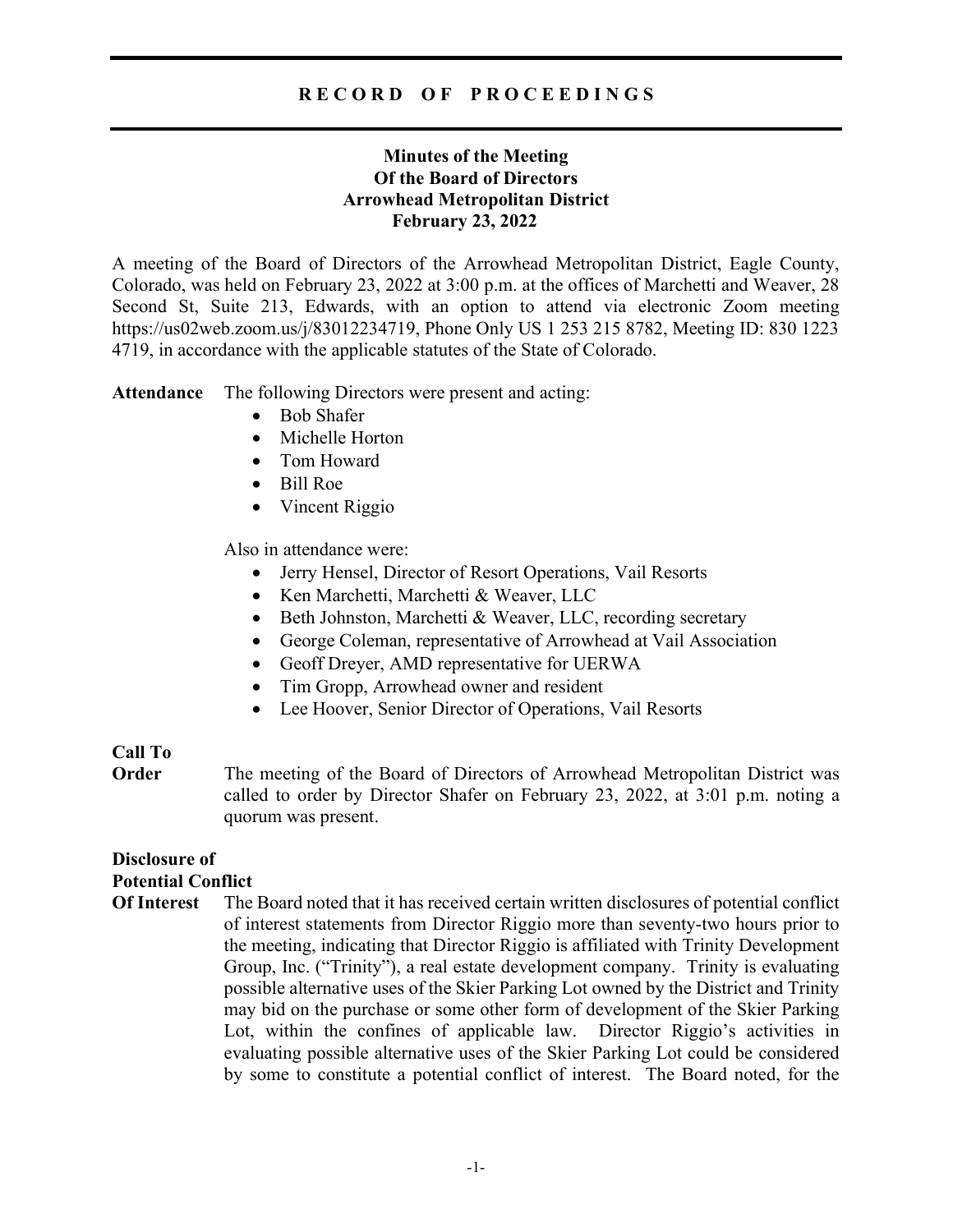### RECORD OF PROCEEDINGS

#### Arrowhead Metropolitan District Board of Directors February 23, 2022 Meeting Minutes

record, that this disclosure is restated at this time with the intent of fully complying with laws pertaining to potential conflicts of interest.

#### **Consideration**

Of Agenda There were no changes to the agenda.

#### Introduction of

- Lee Hoover Mr. Hensel introduced Lee Hoover, Senior Director of Resort Operations for Beaver Creek to the Board. The Board introduced themselves to Mr. Hoover. Mr. Hoover gave his background with Vail Resorts and indicated he was looking forward to working with the Arrowhead community. Director Shafer voiced his concerns over transportation issues and anticipated expansion of services and general discussion was had on transportation services in Arrowhead.
- Minutes The Board reviewed the minutes included in the Board packet and by motion duly made and seconded, it was unanimously

 RESOLVED to approve the minutes of the January 26, 2022 meeting as presented.

### **Accounts**

Payable The Board reviewed the Accounts Payable list included in the packet. Director Howard requested backup for the transportation invoices that included the hours and number of buses that were run. Mr. Hoover said he would check with Mr. Gorbold for the information and respond back to the Board. Following discussion and by motion duly made and seconded, it was unanimously

RESOLVED to approve the Accounts Payable list as presented.

Action List The Board reviewed the action list in the packet. Ms. Johnston gave an update on the election noting self-nomination forms were due by February 25. Director Shafer reviewed the draft letter to homeowners regarding the Mill Rate Tax Reduction asking for suggestions on the verbiage and distribution. Following discussion, it was decided to strike the last sentence in the second paragraph and to distribute the letter via an email blast and also publish it in the AVA newsletter.

# UERWA

Update Mr. Dreyer reviewed the following activity of the UERWA:

 Unallocated water was reviewed and it was determined that the Authority is short on committed unallocated water and therefore cannot support future development.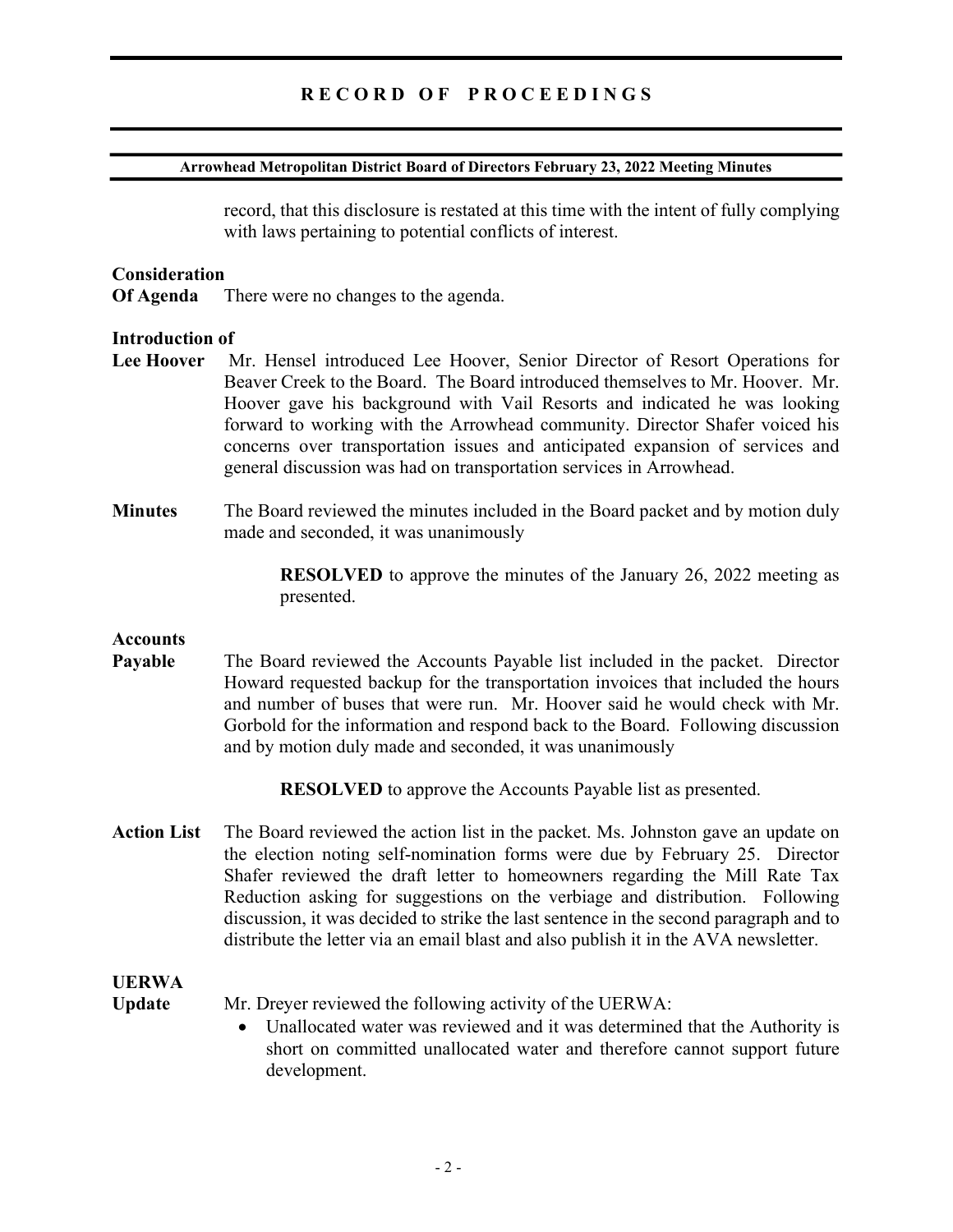# R E C O R D O F P R O C E E D I N G S

### Arrowhead Metropolitan District Board of Directors February 23, 2022 Meeting Minutes

- Reviewed the current status of the unification effort and noted that it was on pause to address certain Authority members' concerns regarding their lack of direct voting representation upon unification..
- Bolts Lake Acquisition The District and Authority now own Bolts Lake property using an IGA with the Town of Minturn who gets a set water supply out of the Lake in exchange for assistance with approvals for development. There was general discussion on the Bolts Lake Acquisition and water availability once online.
- Four seats on the Water District Board are subject to election this year, including the open seat that represents Edwards.

### Arrowhead at

Vail Update Mr. Coleman updated the Board on the following items:

- Code entry system is being updated with new codes for individual homeowners and annual issuance of tags.
- The HOA president's council is being re-convened to disseminate information to owners and residents
- Strategic Planning is reviewing the ULI study. Most items have been completed and they are looking into the items that are still outstanding such as a community center.
- The newsletter is being finalized and winter activities are on-going.
- The new keyholder agreement was ratified.
- There was general discussion on trash cans and the hours that they are to be put out and taken in.
- Mr. Hensel is working with the Director of Security regarding uniforms, appearance and name tags so that they are in line with the upgraded image of Arrowhead.

### Operations Plan

for 2022 Director Roe reviewed the draft included in the meeting packet noting several sections had been updated based on feedback from the meeting and the initial draft that was distributed. The capital projects were again reviewed and Mr. Hensel said he would email the Expedited Road Plan for the final report. Director Roe is confident that the 2022 Plan will be complete by the March meeting for final approval.

### Roundabout

Update Directors Shafer and Riggio provided the following updates related to the roundabout project:

> Director Riggio spoke with Sarah Mercer at Brownstein and requested that updates be sent to the Board every first and third week of the month. Sarah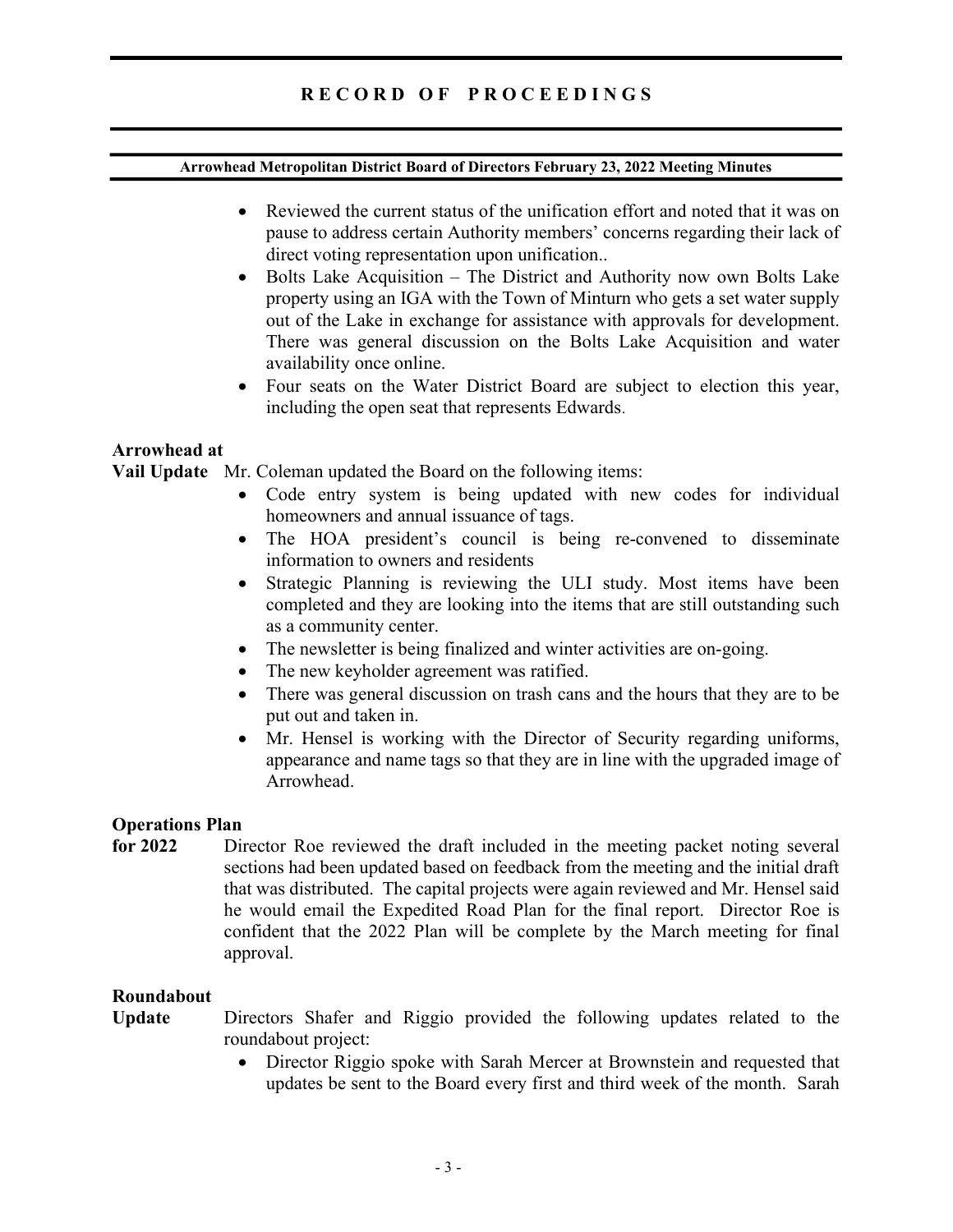#### Arrowhead Metropolitan District Board of Directors February 23, 2022 Meeting Minutes

is in communication with various entities regarding the Arrowhead project and her funding team is assembled.

- The CDOT permit is extended through February 2023.
- The Highway 6 Committee met with CDoT to discuss an asphalt path on the south side of Highway 6. CDoT requested documents be submitted for review. Kari McDowell will assist with the application.
- The speed limit reduction request has not yet been made to CDOT. To consider the request, CDoT would need to do a traffic study which could result in the speed limit being increased instead of decreased.
- There should be no issue on the conveyance of the Right of Way for either CCR or VR for either a roundabout or sidewalk project.

Discussion turned to next steps and repricing of the project given current inflation. Director Howard expressed his views of the roundabout project and the need to prioritize cell phone coverage and sidewalks to address the initial issues identified.

# **Operations**

Report Mr. Hensel reported:

- A Charge Ahead grant application for four electric car charging stations was submitted. Over 100 applications were submitted for consideration. The District has a good chance of receiving funds since the chargers are to be installed in a public parking lot. If funds are approved, the chargers could be installed by July 4<sup>th</sup>. A general discussion on parking ensued.
- Capital Road Overlay three contractors attended the prebid meeting and all are expected to submit a bid. The Bids will be compiled and presented to the Board at the March meeting for consideration and all work is expected to the completed by Memorial Day.
- Bids for the Toolcat replacement will be included for Board consideration at the March meeting.
- The winter crew is still down by one person. Public Safety is doing a good job keeping the parking lot clear for efficient plowing operations.
- The transportation reports included in the packet were reviewed. The wait times were acceptable and ridership was up for January. There was discussion on adjusting the Village Connect service to match the Alpine Club hours.
- There was general discussion on the cell phone issues and Mr. Hensel reported that there were no plans for new repeaters to be installed in the area. The Board requested that Mr. Hensel research the solution used by Bachelor Gulch and determine if it was applicable to Arrowhead.
- Financial Mr. Marchetti reviewed the preliminary year-end financial statements included in the packet explaining that they were the statements provided to the auditors and